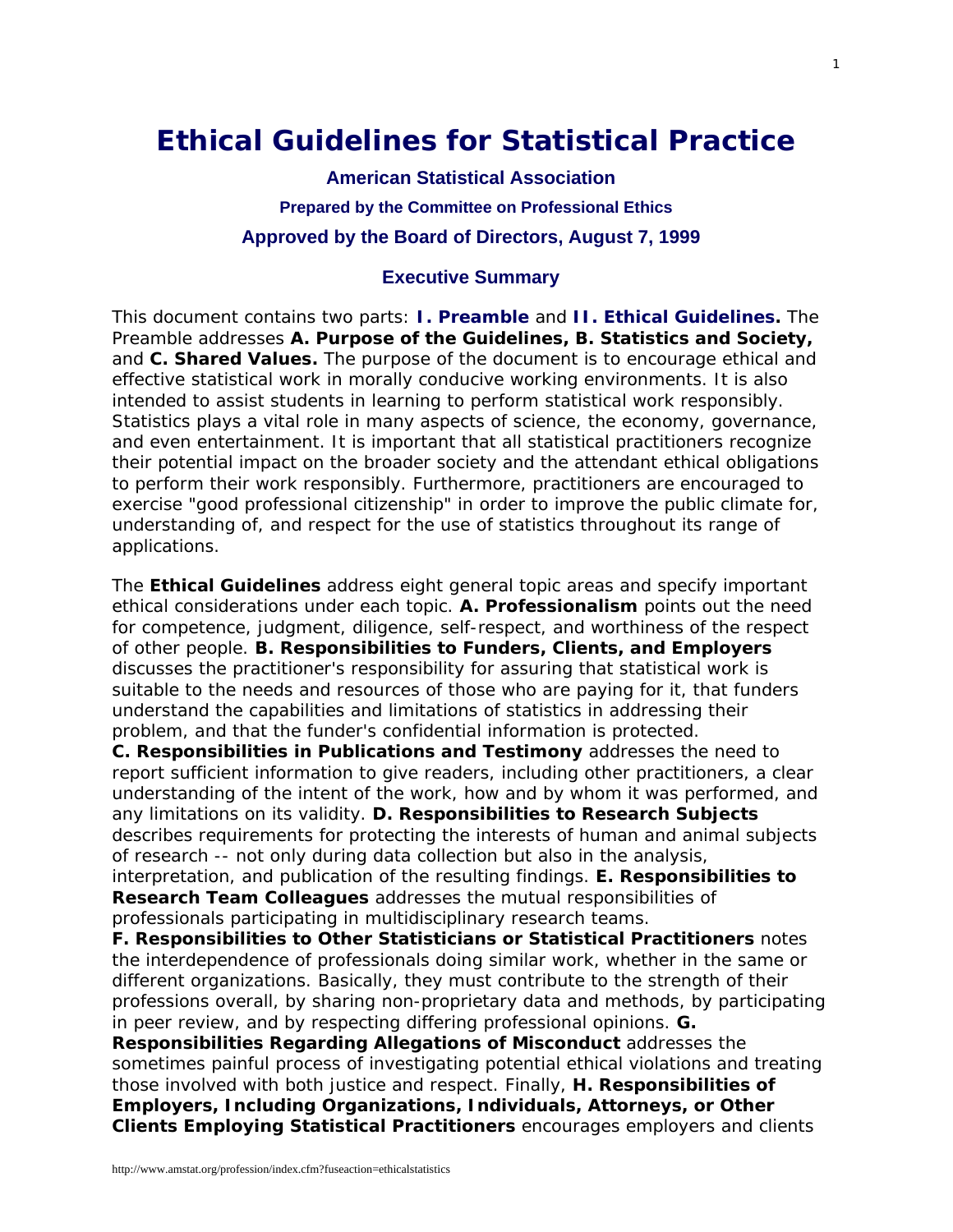to recognize the highly interdependent nature of statistical ethics and statistical validity. Employers and clients must not pressure practitioners to produce a particular "result" regardless of its statistical validity. They must avoid the potential social harm that can result from the dissemination of false or misleading statistical work.

#### **I. PREAMBLE**

## **A. Purpose of the Guidelines**

The American Statistical Association's Ethical Guidelines for Statistical Practice are intended to help statistical practitioners make and communicate ethical decisions. Clients, employers, researchers, policy makers, journalists, and the public should be urged to expect that statistical practice will be conducted in accordance with these guidelines and to object when it is not. While learning how to apply statistical theory to problems, students should be encouraged to use these guidelines whether or not their target professional specialty will be "statistician." Employers, attorneys, and other clients of statistical practitioners have a responsibility to provide a moral environment that fosters the use of these ethical guidelines.

Application of these or any other ethical guidelines generally requires good judgment and common sense. The guidelines may be partially conflicting in specific cases. The application of these guidelines in any given case can depend on issues of law and shared values, work-group politics, the status and power of the individuals involved, and the extent to which the ethical lapses pose a threat to the public, to one's profession, or to one's organization. The individuals and institutions responsible for making such ethical decisions can receive valuable assistance by discussion and consultation with others, particularly persons with divergent interests with respect to the ethical issues under consideration.

#### **B. Statistics and Society**

The professional performance of statistical analyses is essential to many aspects of society. The use of statistics in medical diagnoses and biomedical research may affect whether individuals live or die, whether their health is protected or jeopardized, and whether medical science advances or gets sidetracked. Life, death, and health, as well as efficiency, may be at stake in statistical analyses of occupational, environmental, or transportation safety. Early detection and control of new or recurrent infectious diseases depend on sound epidemiological statistics. Mental and social health may be at stake in psychological and sociological applications of statistical analysis.

Effective functioning of the economy depends on the availability of reliable, timely, and properly interpreted economic data. The profitability of individual firms depends in part on their quality control and their market research, both of which should rely on statistical methods. Agricultural productivity benefits greatly from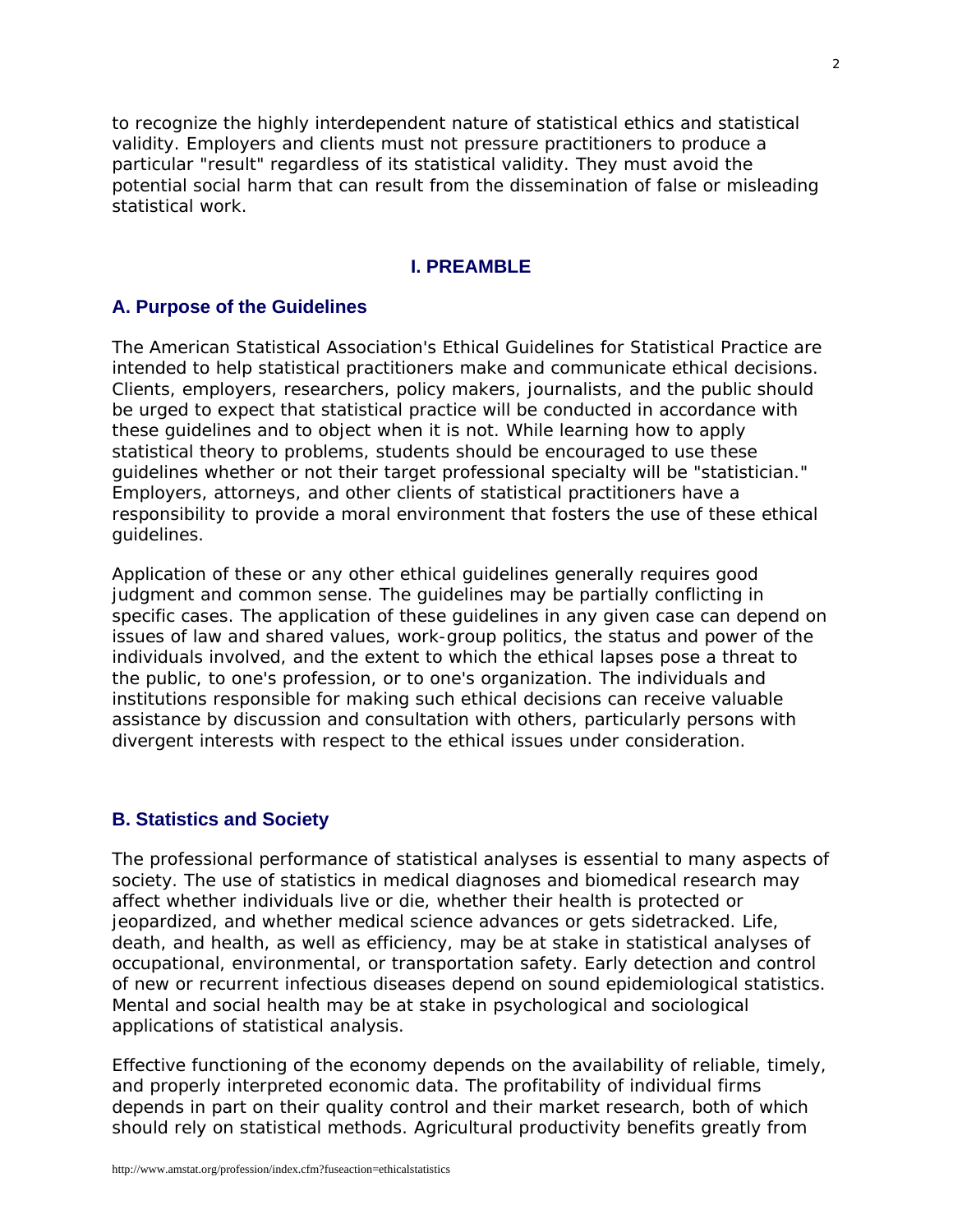statistically sound applications to research and output reporting. Governmental policy decisions regarding public health, criminal justice, social equity, education, the environment, the siting of critical facilities, and other matters depend in part on sound statistics.

Scientific and engineering research in all disciplines requires the careful design and analysis of experiments and observations. To the extent that uncertainty and measurement error are involved -- as they are in most research -- research design, data quality management, analysis, and interpretation are all crucially dependent on statistical concepts and methods. Even in theory, much of science and engineering involves natural variability. Variability, whether great or small, must be carefully examined both for random error and for possible researcher bias or wishful thinking.

Statistical tools and methods, like many other technologies, can be employed either for social good or for evil. The professionalism encouraged by these guidelines is predicated on their use in socially responsible pursuits by morally responsible societies, governments, and employers. Where the end purpose of a statistical application is itself morally reprehensible, statistical professionalism ceases to have ethical worth**.** 

## **C. Shared Values**

Because society depends on sound statistical practice, all practitioners of statistics, whatever their training and occupation, have social obligations to perform their work in a professional, competent, and ethical manner. This document is directed to those whose primary occupation is statistics. Still, the principles expressed here should also guide the statistical work of professionals in all other disciplines that use statistical methods. All statistical practitioners are obliged to conduct their professional activities with responsible attention to:

- 1. The social value of their work and the consequences of how well or poorly it is performed. This includes respect for the life, liberty, dignity, and property of other people.
- 2. The avoidance of any tendency to slant statistical work toward predetermined outcomes. (It is acceptable to advocate a position; it is not acceptable to misapply statistical methods in doing so.)
- 3. Statistics as a science. (As in any science, understanding evolves. Statisticians have a body of established knowledge but also many unresolved issues that deserve frank discussion.)
- 4. The maintenance and upgrading of competence in their work.
- 5. Adherence to all applicable laws and regulations, as well as applicable international covenants, while also seeking to change any of those that are ethically inappropriate.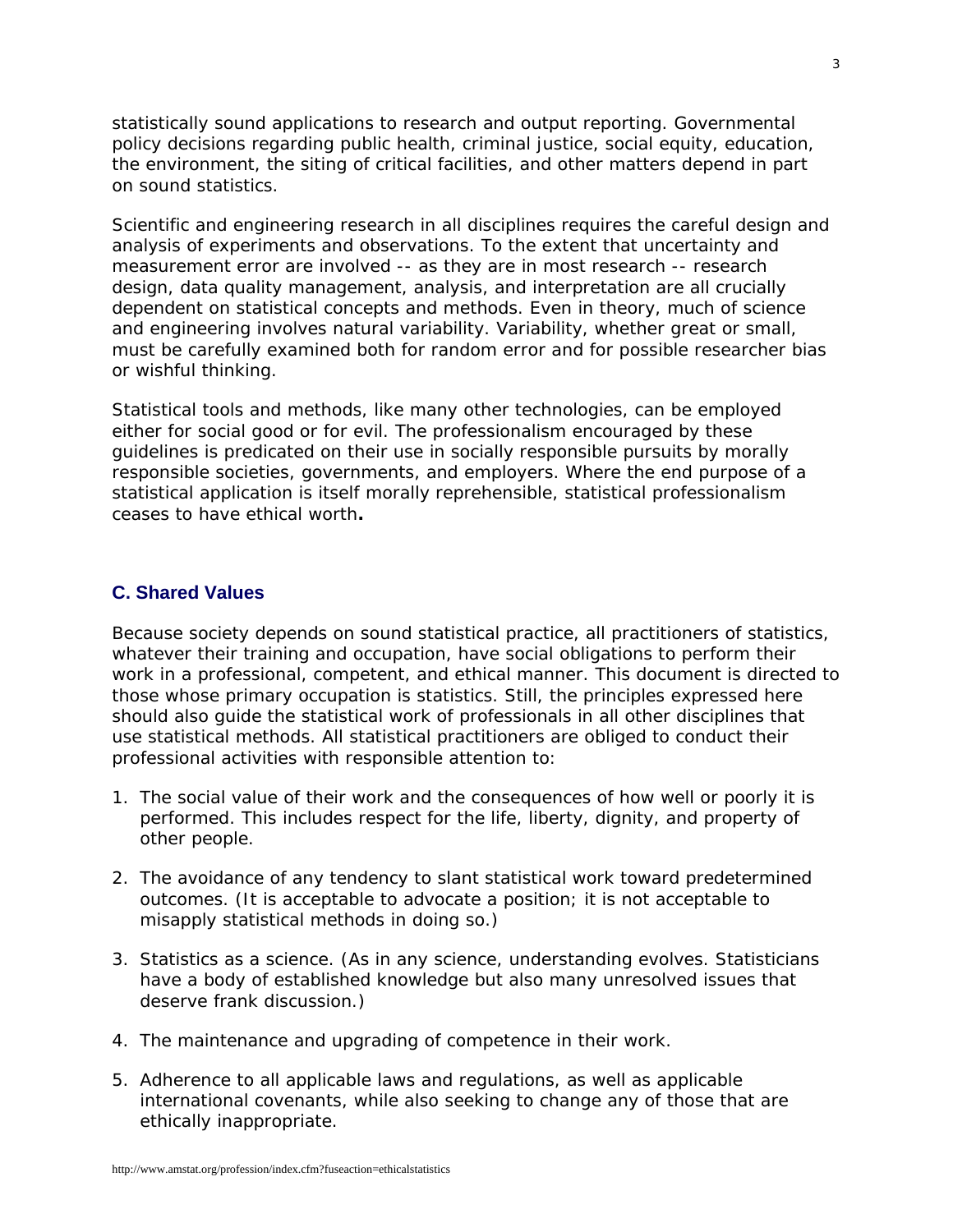- 6. Preservation of data archives in a manner consistent with responsible protection of the safety and confidentiality of any human beings and organizations involved.
- 7. In addition to ethical obligations, good professional citizenship encourages:
- 8. Collegiality and civility with fellow professionals.
- 9. Support for improved public understanding of and respect for statistics.
- 10.Support for sound statistical practice, especially when it is unfairly criticized.
- 11.Exposure of dishonest or incompetent uses of statistics.
- 12.Service to one's profession as a statistical editor, reviewer, or association official and service as an active participant in (formal or informal) ethical review panels.

# **II. ETHICAL GUIDELINES**

## **A. Professionalism**

- 1. Strive for relevance in statistical analyses. Typically, each study should be based on a competent understanding of the subject matter issues, statistical protocols that are clearly defined for the stage (exploratory, intermediate, or final) of analysis before looking at those data that will be decisive for that stage, and technical criteria to justify both the practical relevance of the study and the amount of data to be used.
- 2. Guard against the possibility that a predisposition by investigators or data providers might predetermine the analytic result. Employ data selection or sampling methods and analytic approaches that are designed to assure valid analyses in either frequentist or Bayesian approaches.
- 3. Remain current in dynamically evolving statistical methodology; yesterday's preferred methods may be barely acceptable today and totally obsolete tomorrow.
- 4. Assure that adequate statistical and subject-matter expertise are both applied to any planned study. If this criterion is not met initially, it is important to add the missing expertise before completing the study design.
- 5. Use only statistical methodologies suitable to the data and to obtaining valid results. For example, address the multiple potentially confounding factors in observational studies, and use due caution in drawing causal inferences
- 6. Do not join a research project unless you can expect to achieve valid results and unless you are confident that your name will not be associated with the project or resulting publications without your explicit consent.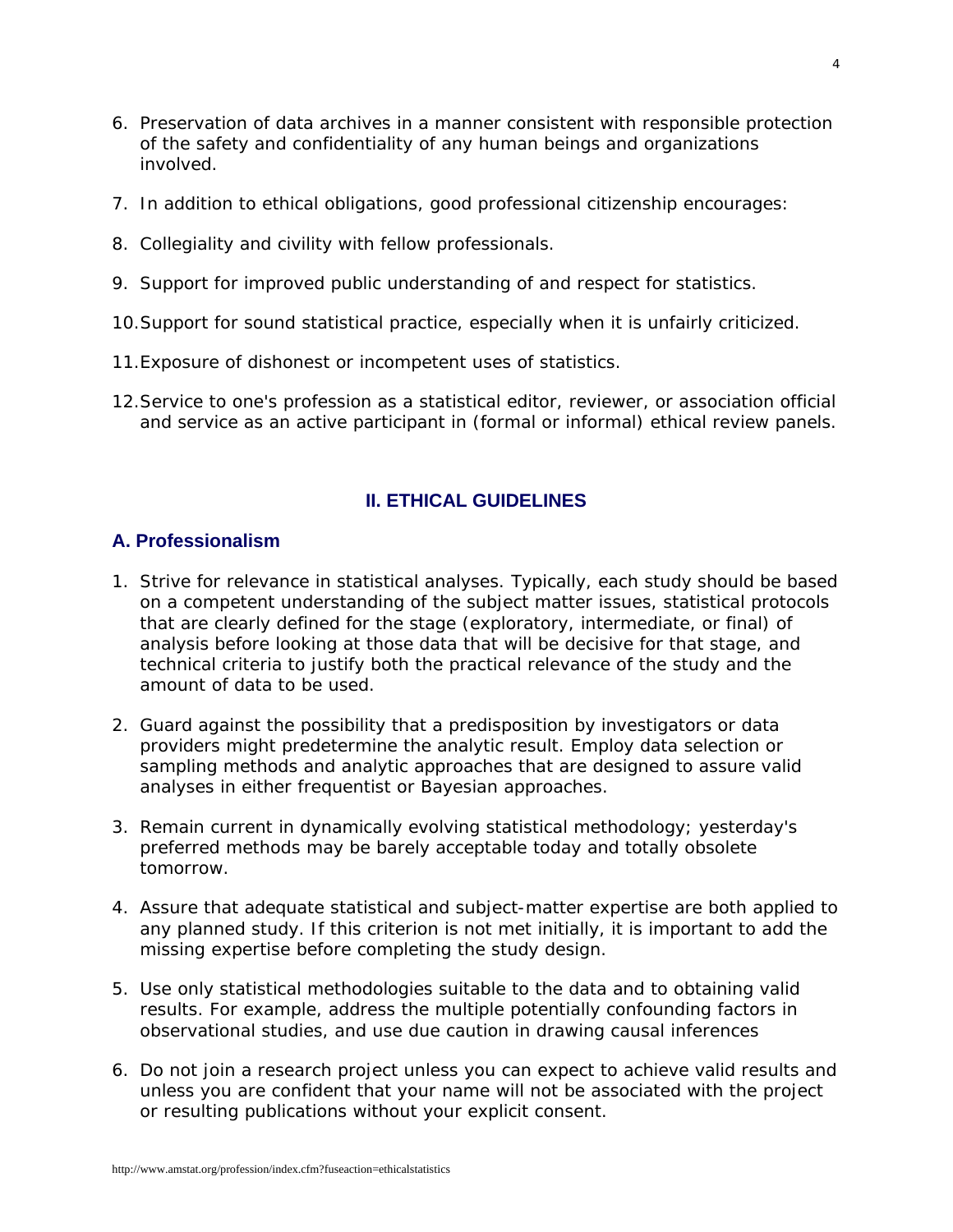- 7. The fact that a procedure is automated does not ensure its correctness or appropriateness; it is also necessary to understand the theory, the data, and the methods used in each statistical study. This goal is served best when a competent statistical practitioner is included early in the research design, preferably in the planning stage.
- 8. Recognize that any frequentist statistical test has a random chance of indicating significance when it is not really present. Running multiple tests on the same data set at the same stage of an analysis increases the chance of obtaining at least one invalid result. Selecting the one "significant" result from a multiplicity of parallel tests poses a grave risk of an incorrect conclusion. Failure to disclose the full extent of tests and their results in such a case would be highly misleading.
- 9. Respect and acknowledge the contributions and the intellectual property of others.
- 10.Disclose conflicts of interest, financial and otherwise, and resolve them. This may sometimes require divestiture of the conflicting personal interest or recusal or withdrawal from the professional activity. Examples where conflict of interest may be problematic include grant reviews, other peer reviews, and tensions between scholarship and personal or family financial interests.
- 11.Provide only such expert testimony as you would be willing to have peer reviewed.

# **B. Responsibilities to Funders, Clients, and Employers**

- 1. Where appropriate, present a client or employer with choices among valid alternative statistical approaches that may vary in scope, cost, or precision.
- 2. Clearly state your statistical qualifications and experience relevant to your work.
- 3. Clarify the respective roles of different participants in studies to be undertaken.
- 4. Explain any expected adverse consequences of failure to follow through on an agreed-upon sampling or analytic plan.
- 5. Apply statistical sampling and analysis procedures scientifically, without predetermining the outcome.
- 6. Make new statistical knowledge widely available, in order to provide benefits to society at large beyond your own scope of applications. Statistical methods may be broadly applicable to many classes of problem or application. (Statistical innovators may well be entitled to monetary or other rewards for their writings, software, or research results.)
- 7. Guard privileged information of the employer, client, or funder.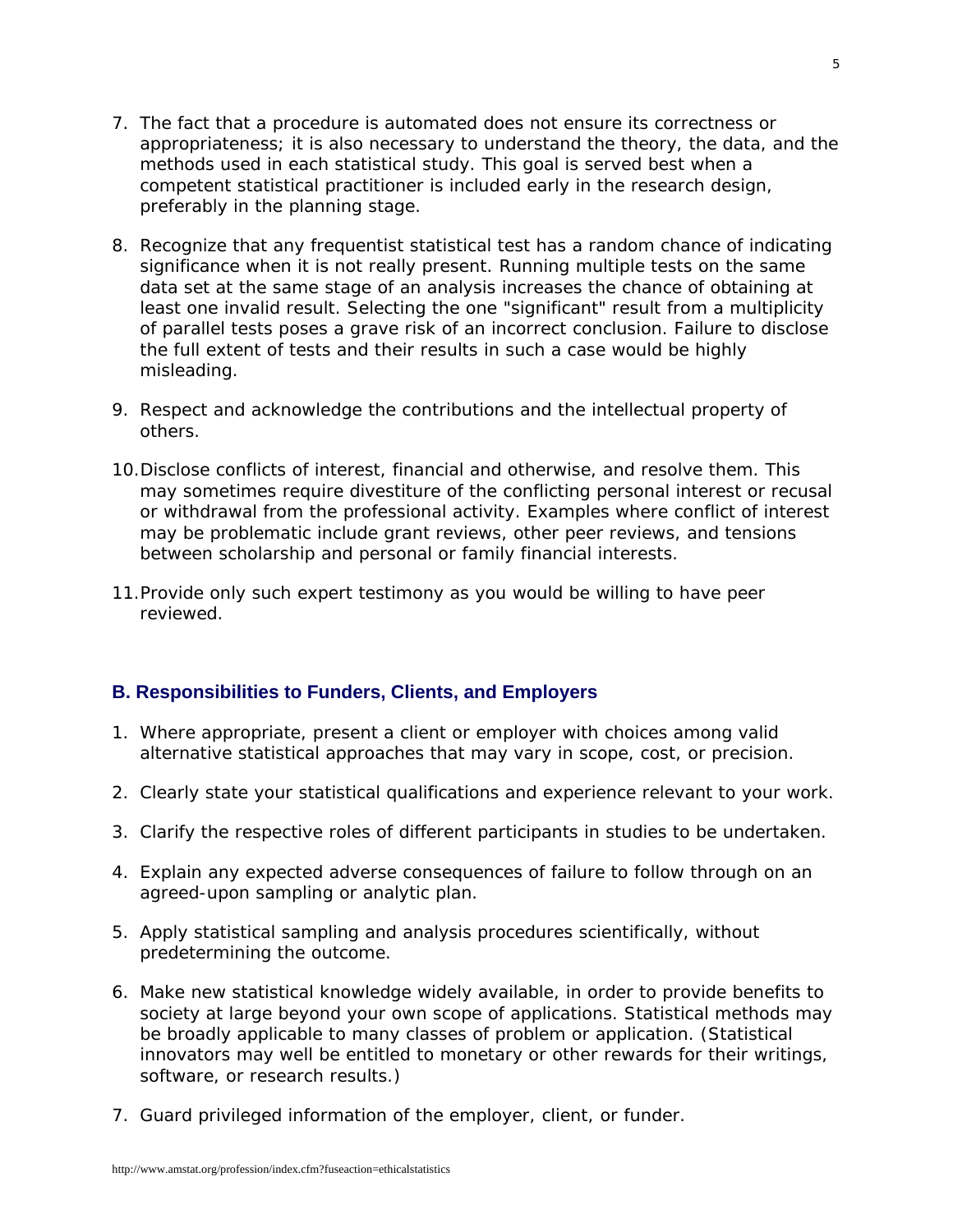- 8. Fulfill all commitments.
- 9. Accept full responsibility for your professional performance.

### **C. Responsibilities in Publications and Testimony**

- 1. Maintain personal responsibility for all work bearing your name; avoid undertaking work or coauthoring publications for which you would not want to acknowledge responsibility. Conversely, accept (or insist upon) appropriate authorship or acknowledgment for professional statistical contributions to research and the resulting publications or testimony.
- 2. Report statistical and substantive assumptions made in the study.
- 3. In publications or testimony, identify who is responsible for the statistical work if it would not otherwise be apparent.
- 4. Make clear the basis for authorship order, if determined on grounds other than intellectual contribution. Preferably, authorship order in statistical publications should be by degree of intellectual contribution to the study and to the material to be published, to the extent that such ordering can feasibly be determined. When some other rule of authorship order is used in a statistical publication, the rule used should be disclosed in a footnote or endnote. (Where authorship order by contribution is assumed by those making decisions about hiring, promotion, or tenure, for example, failure to disclose an alternative rule may improperly damage or advance careers.)
- 5. Account for all data considered in a study and explain the sample(s) actually used.
- 6. Report the sources and assessed adequacy of the data.
- 7. Report the data cleaning and screening procedures used, including any imputation.
- 8. Clearly and fully report the steps taken to guard validity. Address the suitability of the analytic methods and their inherent assumptions relative to the circumstances of the specific study. Identify the computer routines used to implement the analytic methods.
- 9. Where appropriate, address potential confounding variables not included in the study.
- 10.In publications or testimony, identify the ultimate financial sponsor of the study, the stated purpose, and the intended use of the study results.
- 11.When reporting analyses of volunteer data or other data not representative of a defined population, include appropriate disclaimers.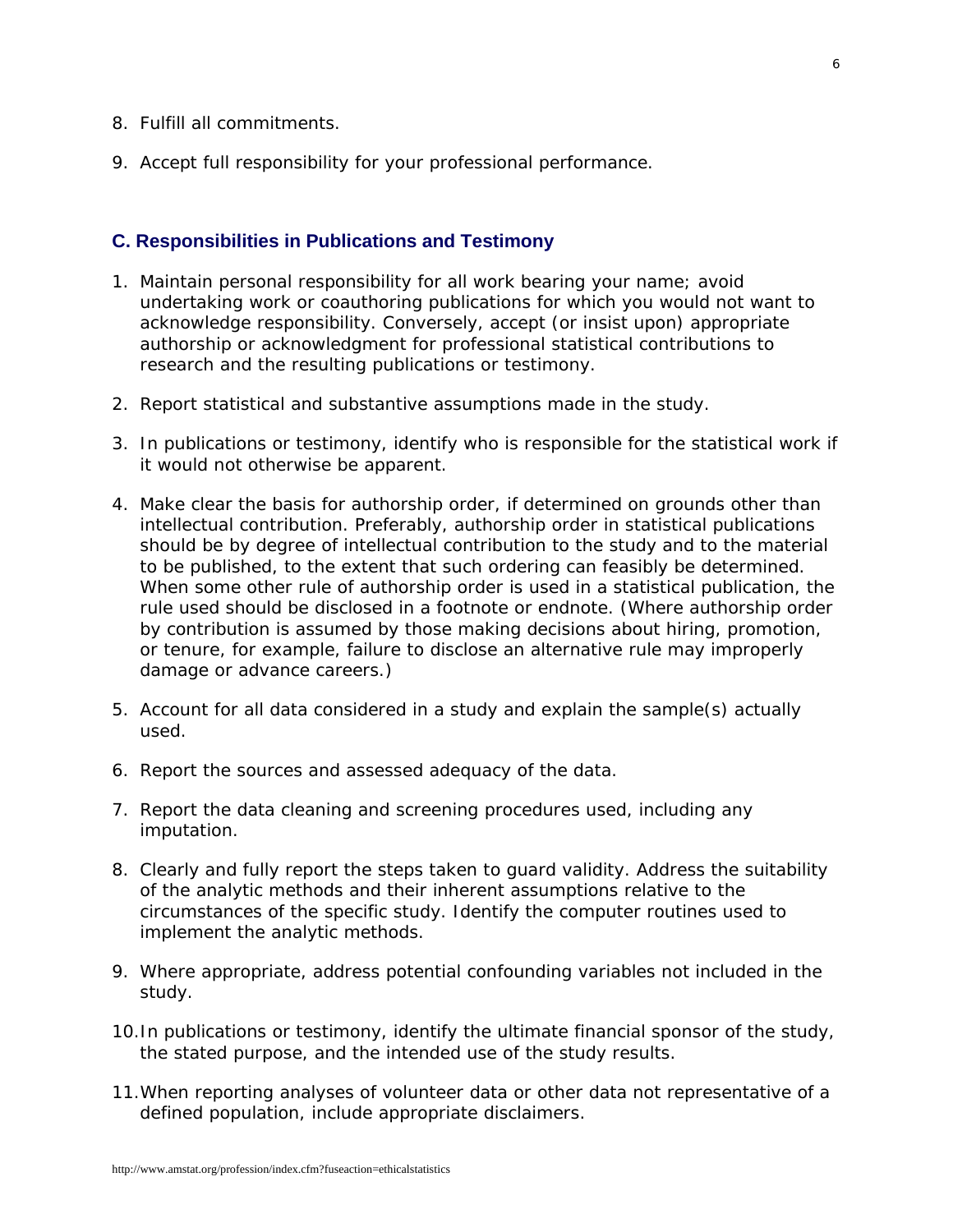- 12.Report the limits of statistical inference of the study and possible sources of error. For example, disclose any significant failure to follow through fully on an agreed sampling or analytic plan and explain any resulting adverse consequences.
- 13.Share data used in published studies to aid peer review and replication, but exercise due caution to protect proprietary and confidential data, including all data which might inappropriately reveal respondent identities.
- 14.As appropriate, promptly and publicly correct any errors discovered after publication.
- 15.Write with consideration of the intended audience. (For the general public, convey the scope, relevance, and conclusions of a study without technical distractions. For the professional literature, strive to answer the questions likely to occur to your peers.)

# **D. Responsibilities to Research Subjects (including census or survey respondents and persons and organizations supplying data from administrative records, as well as subjects of physically or psychologically invasive research)**

- 1. Know about and adhere to appropriate rules for the protection of human subjects, including particularly vulnerable or other special populations who may be subject to special risks or who may not be fully able to protect their own interests. Assure adequate planning to support the practical value of the research, the validity of expected results, the ability to provide the protection promised, and consideration of all other ethical issues involved.
- 2. Avoid the use of excessive or inadequate numbers of research subjects by making informed recommendations for study size. These recommendations may be based on prospective power analysis, the planned precision of the study endpoint(s), or other methods to assure appropriate scope to either frequentist or Bayesian approaches. Study scope should also take into consideration the feasibility of obtaining research subjects and the value of the data elements to be collected.
- 3. Avoid excessive risk to research subjects and excessive imposition on their time and privacy.
- 4. Protect the privacy and confidentiality of research subjects and data concerning them, whether obtained directly from the subjects, from other persons, or from administrative records. Anticipate secondary and indirect uses of the data when obtaining approvals from research subjects; obtain approvals appropriate for peer review and for independent replication of analyses.
- 5. Be aware of legal limitations on privacy and confidentiality assurances. Do not, for example, imply protection of privacy and confidentiality from legal processes of discovery unless explicitly authorized to do so.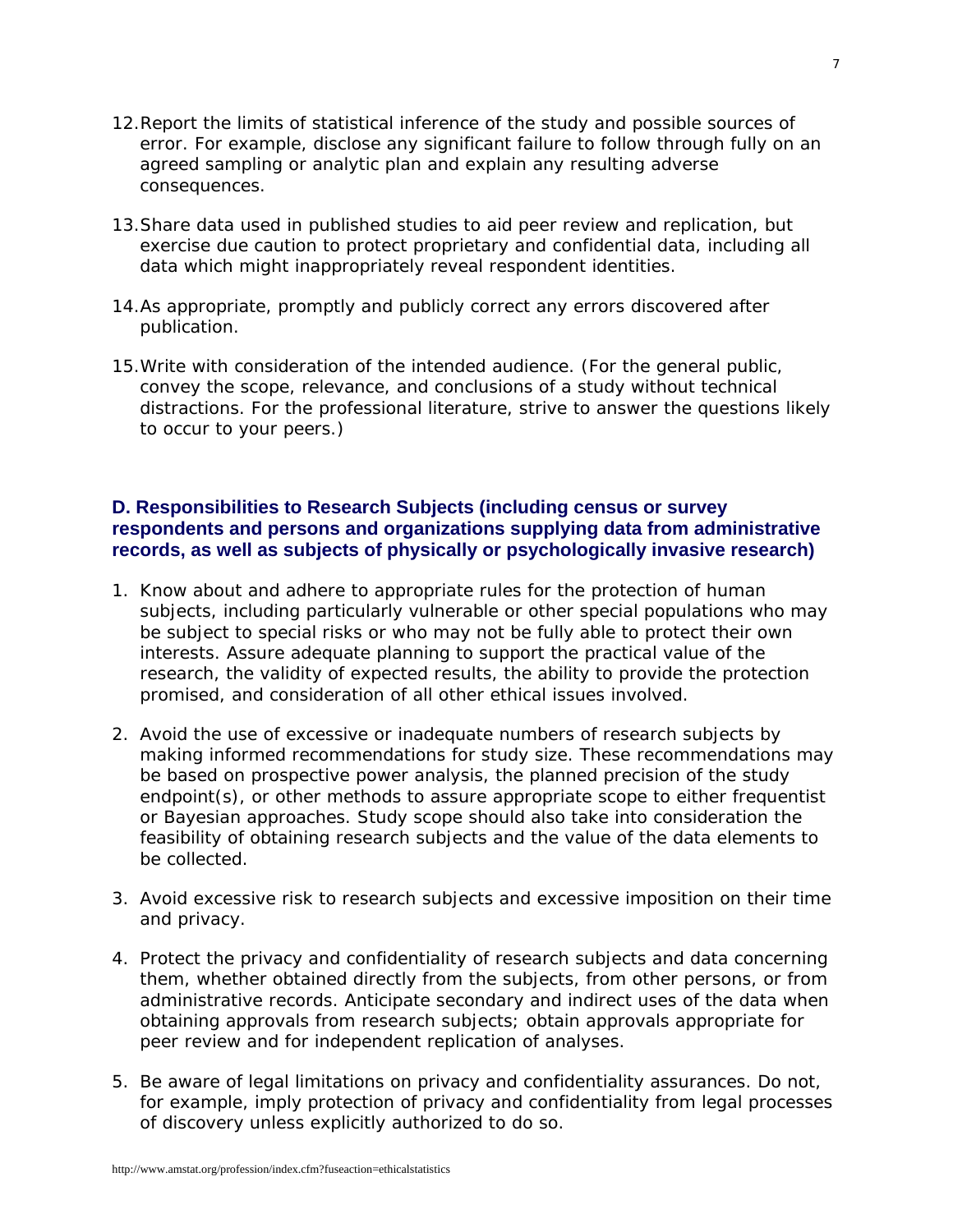- 6. Before participating in a study involving human beings or organizations, analyzing data from such a study, or accepting resulting manuscripts for review, consider whether appropriate research subject approvals were obtained. (This safeguard will lower your risk of learning only after the fact that you have collaborated on an unethical study.) Consider also what assurances of privacy and confidentiality were given and abide by those assurances.
- 7. Avoid or minimize the use of deception. Where it is necessary and provides significant knowledge, as in some psychological, sociological, and other research, assure prior independent ethical review of the protocol and continued monitoring of the research.
- 8. Where full disclosure of study parameters to subjects or to other investigators is not advisable, as in some randomized clinical trials, generally inform them of the nature of the information withheld and the reason for withholding it. As with deception, assure independent ethical review of the protocol and continued monitoring of the research.
- 9. Know about and adhere to appropriate animal welfare guidelines in research involving animals. Assure that a competent understanding of the subject matter is combined with credible statistical validity.

#### **E. Responsibilities to Research Team Colleagues**

- 1. Inform colleagues from other disciplines about relevant aspects of statistical ethics.
- 2. Promote effective and efficient use of statistics by the research team.
- 3. Respect the ethical obligations of members of other disciplines as well as your own.
- 4. Assure professional-quality reporting of the statistical design and analysis.
- 5. Avoid compromising statistical validity for expediency, but use reasonable approximations as appropriate.

### **F. Responsibilities to Other Statisticians or Statistical Practitioners**

- 1. Promote sharing of (nonproprietary) data and methods. As appropriate, make suitably documented data available for replicate analyses, metadata studies, and other suitable research by qualified investigators.
- 2. Be willing to help strengthen the work of others through appropriate peer review. When doing so, complete the review promptly and well.
- 3. Assess methods, not individuals.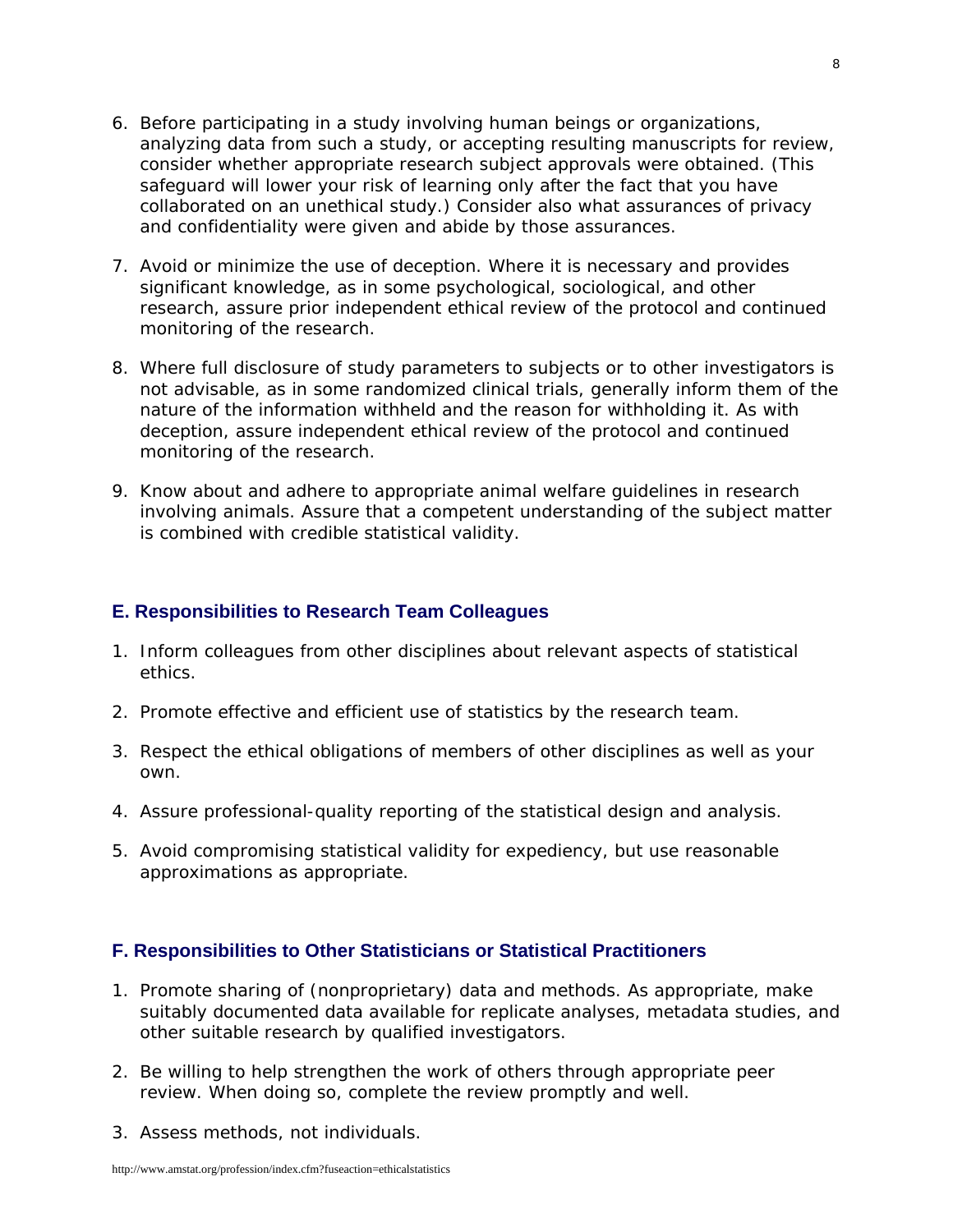- 4. Respect differences of opinion.
- 5. Instill in students a positive appreciation for the practical value of the concepts and methods they are learning.
- 6. Use professional qualifications and the contributions of the individual as an important basis for decisions regarding statistical practitioners' hiring, firing, promotion, work assignments, publications and presentations, candidacy for offices and awards, funding or approval of research, and other professional matters. Avoid as best you can harassment of or discrimination against statistical practitioners (or anyone else) on professionally irrelevant bases such as *race, color, ethnicity, sex, sexual orientation, national origin, age, religion, nationality, or disability.*

# **G. Responsibilities Regarding Allegations of Misconduct**

- 1. Avoid condoning or appearing to condone careless, incompetent, or unethical practices in statistical studies conducted in your working environment or elsewhere.
- 2. Deplore all types of professional misconduct, not just plagiarism and data fabrication or falsification. Misconduct more broadly includes all professional dishonesty, by commission or omission, and, within the realm of professional activities and expression, all harmful disrespect for people, unauthorized use of their intellectual and physical property, and unjustified detraction from their reputations.
- 3. Recognize that differences of opinion and honest error do not constitute misconduct; they warrant discussion but not accusation. Questionable scientific practices may or may not constitute misconduct, depending on their nature and the definition of misconduct used.
- 4. If involved in a misconduct investigation, know and follow prescribed procedures. Maintain confidentiality during an investigation, but disclose the results honestly after the investigation has been completed.
- 5. Following a misconduct investigation, support the appropriate efforts of the accused, the witnesses, and those reporting the possible scientific error or misconduct to resume their careers in as normal a manner as possible.
- 6. Do not condone retaliation against or damage to the employability of those who responsibly call attention to possible scientific error or misconduct.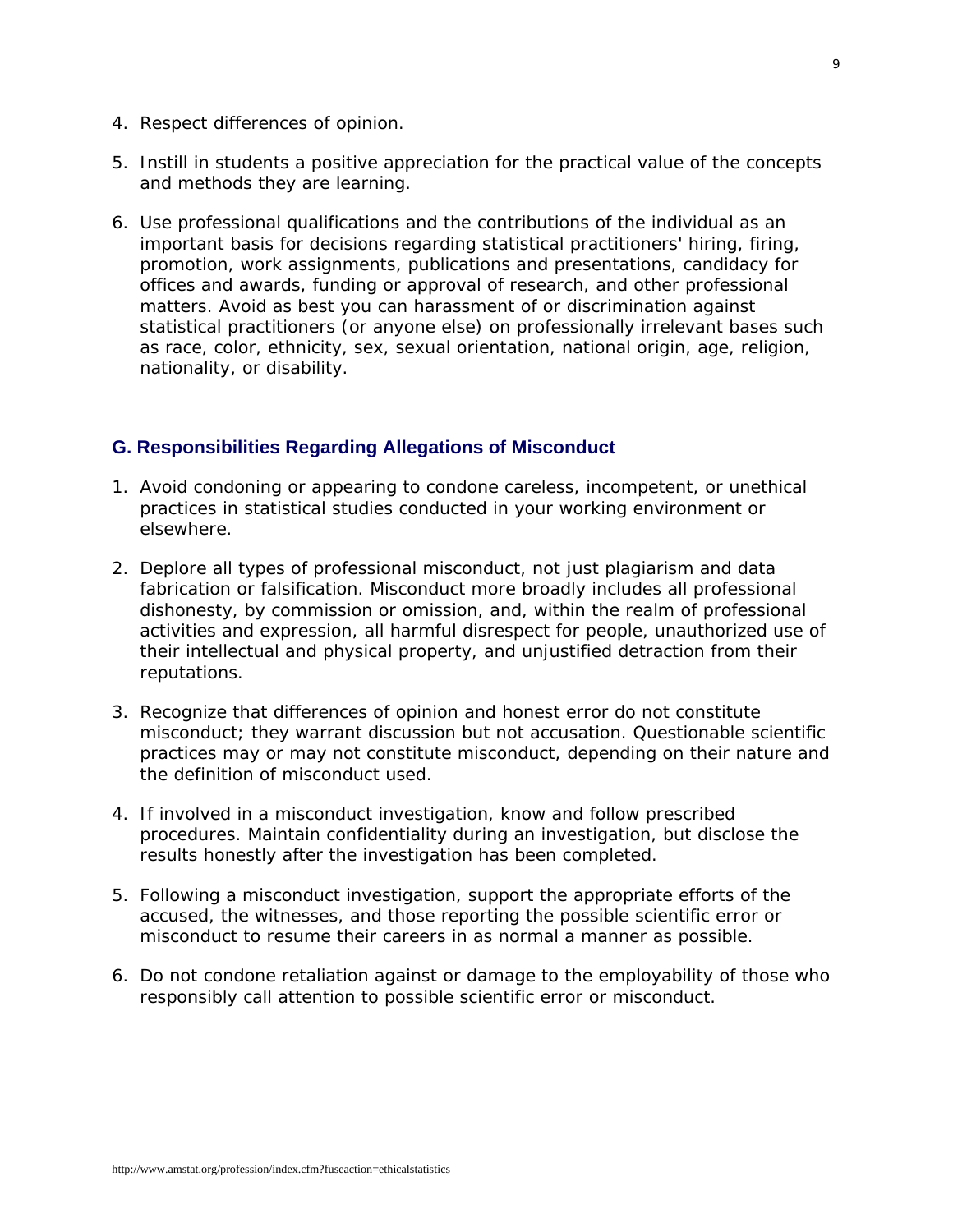## **H. Responsibilities of Employers, Including Organizations, Individuals, Attorneys, or Other Clients Employing Statistical Practitioners**

- 1. Recognize that the results of valid statistical studies cannot be guaranteed to conform to the expectations or desires of those commissioning the study or the statistical practitioner(s). Any measures taken to assure a particular outcome will lessen the validity of the analysis.
- 2. Valid findings result from competent work in a moral environment. Pressure on a statistical practitioner to deviate from these guidelines is likely to damage both the validity of study results and the professional credibility of the practitioner.
- 3. Make new statistical knowledge widely available in order to benefit society at large. (Those who have funded the development of new statistical innovations are entitled to monetary and other rewards for their resulting products, software, or research results.)
- 4. Support sound statistical analysis and expose incompetent or corrupt statistical practice. In cases of conflict, statistical practitioners and those employing them are encouraged to resolve issues of ethical practice privately. If private resolution is not possible, recognize that statistical practitioners have an ethical obligation to expose incompetent or corrupt practice before it can cause harm to research subjects or society at large.
- 5. Recognize that within organizations and within professions using statistical methods generally, statistical practitioners with greater prestige, power, or status have a responsibility to protect the professional freedom and responsibility of more subordinate statistical practitioners to comply with these guidelines.
- 6. Do not include statistical practitioners in authorship or acknowledge their contributions to projects or publications without their explicit permission.

#### **Key References:**

1. American Statistical Association. Discussions of the statistics profession and information about the organization are available on the Association's home Web site: **[http://www.amstat.org](http://www.amstat.org/)**

2. These ethical guidelines, case studies in statistical ethics, and other related resources and links can be found at the Ethics and Statistics Web site:

3. U.S. Federal regulations regarding human subjects protection are contained in Title 45 of the Code of Federal Regulations, Chapter 46 (45 CFR 46), accessible at: **[http://www.access.gpo.gov/cgi](http://www.access.gpo.gov/cgi-bin/cfrassemble.cgi?title=199845)[bin/cfrassemble.cgi?title=199845](http://www.access.gpo.gov/cgi-bin/cfrassemble.cgi?title=199845)**, using the search term "46."

4. *The Belmont Report: Ethical Principles and Guidelines for the Protection of Human Subjects of Research* is available through the Office for the Protection from Research Risks at: **<http://grants.nih.gov/grants/oprr/humansubjects/guidance/belmont.htm>**

5. Title 13, U.S. Code, Chapter 5 - Censuses, Subchapter II - Population, housing, and unemployment, Sec. 141 restricts uses of U.S. population census information. Similar restrictions may apply in other countries.